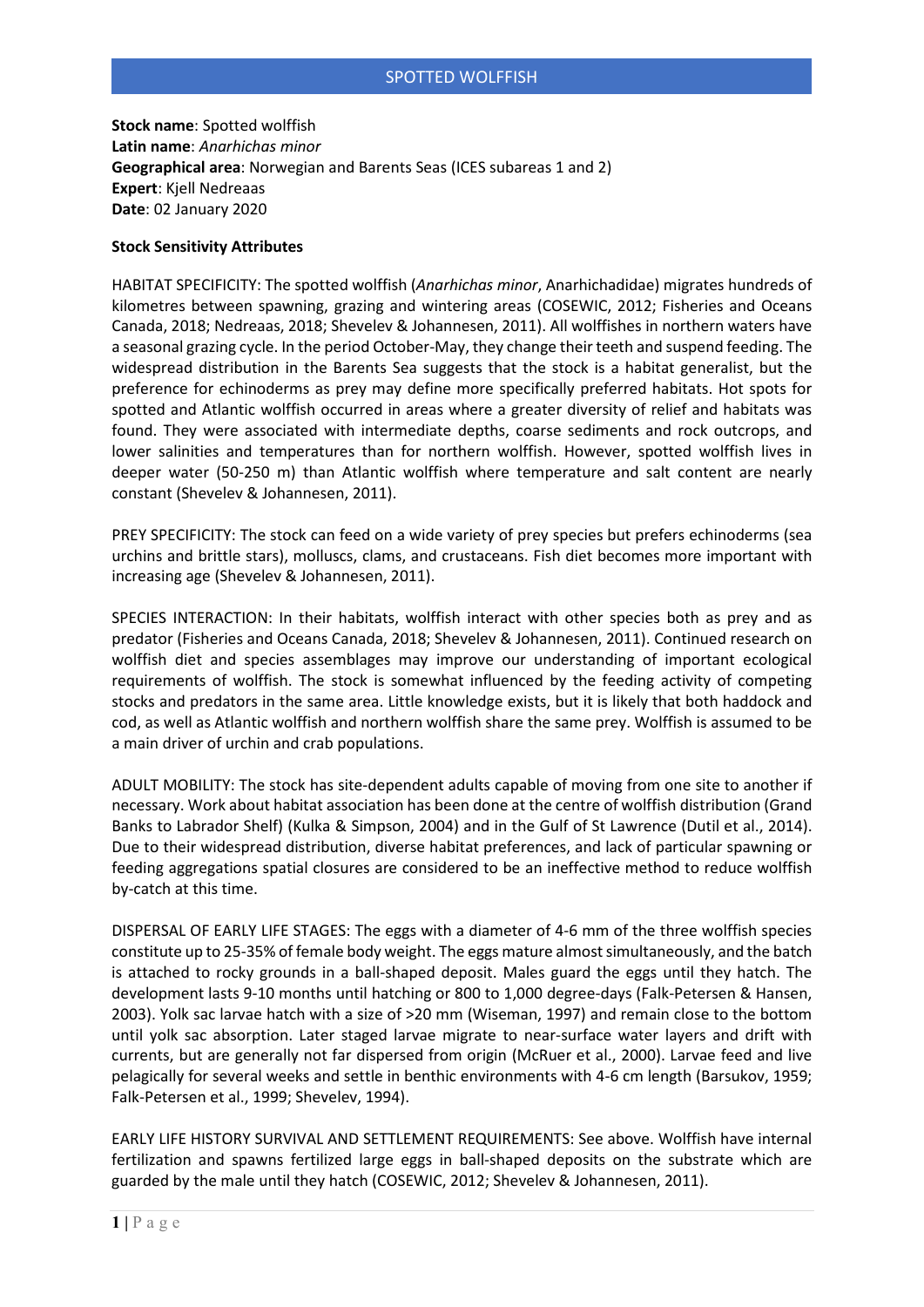COMPLEXITY IN REPRODUCTIVE STRATEGY: An important feature is the internal fertilization and an advanced embryonic development inside the egg, leading to hatching of almost juvenile organisms, able to feed externally (Pavlov & Moksness, 1994). The lower limit for initial development of wolffish eggs until the beginning of blood circulation should be 3 °C, and the upper temperature limit 2 weeks before and after hatching should be no more than 7-8 °C (Pavlov & Moksness, 1994). Three characteristics are suggested with regards to complexity in reproductive strategy, i.e. suitable substrate for depositing the eggs, a temperature range between 3-8 °C, and local suitable prey for the larvae. The female matures earlier at a smaller size than the male fish.

SPAWNING CYCLE: The reproductive cycle appears to last over two years. Behavioural studies indicate that the wolffish mates by means of internal fertilization. There are many indications that the individual fish spawns all at once. Spawning of spotted wolffish takes place in the southwestern part of the Barents Sea shelf from June to September, with a peak in July (Barsukov, 1959; Beese & Kandler, 1969; Mazhirina, 1988; Østvedt, 1963; Shevelev, 1984, 1988, 1994).

SENSITIVITY TO TEMPERATURE: Optimal temperature  $(T_{opt})$  for growth and survival in the earliest juvenile phase (up to 60 days post hatching, weight 2-3 g) is at 10.3 °C (Hansen & Falk-Petersen, 2002). Optimal temperature for subsequent growth decreases with increasing fish weight, as  $T_{\text{oot}}$  for juveniles (10-500 g) is 8 °C and declines further to 4-6 °C for larger fish, including broodstock (Kime & Tveiten, 2002; Lundamo, 1999; Moksness, 1994). Spotted wolffish are widespread, found at depths of 25 to 750 m and water temperatures between 2 and 5 °C.

SENSITIVITY TO OCEAN ACIDIFICATION: The direct effect of ocean acidification on spotted wolffish is not well understood. The stock is dependent on sensitive taxa as food (copepods as juveniles, and molluscs, echinoderms, and crustaceans as adults), but should be able to increase fish diet when necessary. Its general deep habitats as adults, usually 100-400 m, may cause a moderate exposure to acidification.

POPULATION GROWTH RATE: von Bertalanffy K <= 0.10; age at maturity > 5 years; maximum length = 180 cm.

STOCK SIZE/STATUS: VNIRO-PINRO (Russia) has followed the development of all three wolffish species in the Barents Sea during 1979-2016 (Grekov, 2018; van der Meeren & Prozorkevich, 2019). The abundance of spotted wolffish has, according to Russian survey data, increased, and is now on the 1980s level. The Institute of Marine Research (Norway) has monitored the wolffishes in the same area in the southern Barents Sea since 1981. Results from these winter surveys (2012-2017) show that the abundance of spotted wolffish is at the same level as the long-term average (1981-2003). These twotimeseries together have been used as a proxy of stock status and biomass/biomass maximum sustainable yield ( $B/B<sub>MSY</sub>$ ) which has been evaluated to be moderate.

OTHER STRESSORS: The spotted wolffish stock is experiencing no known stress other than fishing. The stock is hence experiencing no more than one known stressor.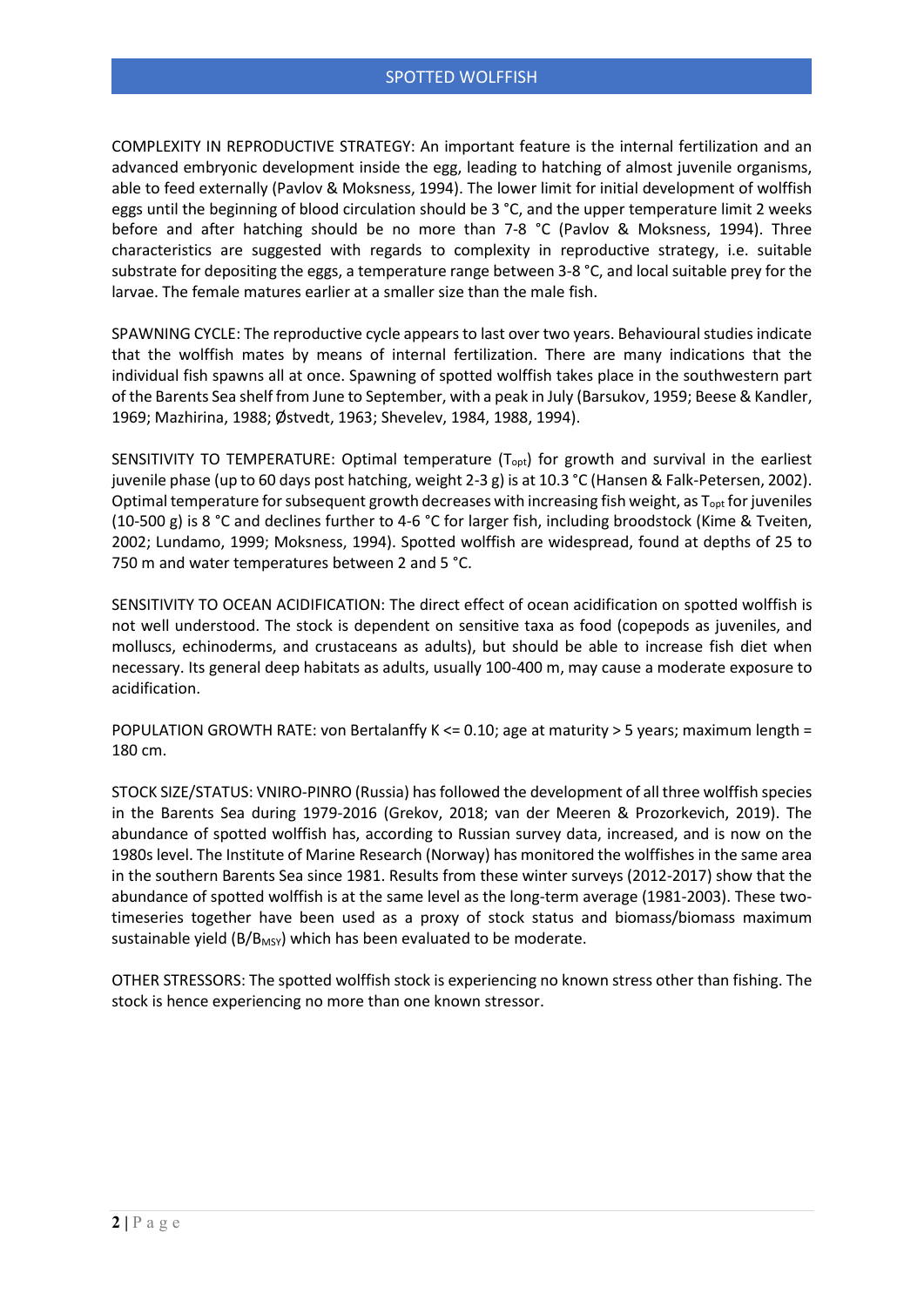## **Scoring of the considered sensitivity attributes**

Sensitivity attributes, climate exposure based on climate projections allowing the evaluations of impacts of climate change, and accumulated directional effect scoring for Spotted wolffish (*Anarhichas minor*) in ICES subareas 1 and 2. L: low; M: moderate; H: high; VH: very high, Meanw: weighted mean; N/A: not applicable. Usage: this column was used to make ad hoc notes, including considerations about the amount of relevant data available:  $1 = low$ ,  $2 = moderate$ ;  $3 = high$ .  $N/A =$ not applicable.

| <b>SENSITIVITY ATTRIBUTES</b>                   | L              | M              | н              | VH          | Mean <sub>w</sub> | Usage          | Remark                    |
|-------------------------------------------------|----------------|----------------|----------------|-------------|-------------------|----------------|---------------------------|
| <b>Habitat Specificity</b>                      | 4              | $\mathbf{1}$   | 0              | $\mathbf 0$ | 1.2               |                |                           |
| Prey Specificity                                | 0              | 4              | $\mathbf{1}$   | $\mathbf 0$ | 2.2               |                |                           |
| Species Interaction                             | 0              | 5              | 0              | 0           | 2.0               |                |                           |
| <b>Adult Mobility</b>                           | 0              | 5              | $\Omega$       | $\Omega$    | 2.0               |                |                           |
| Dispersal of Early Life Stages                  | 0              | 5              | 0              | $\mathbf 0$ | 2.0               |                |                           |
| <b>ELH Survival and Settlement Requirements</b> | 2              | 3              | 0              | $\mathbf 0$ | 1.6               |                |                           |
| Complexity in Reproductive Strategy             | 0              | $\overline{2}$ | 3              | 0           | 2.6               |                |                           |
| Spawning Cycle                                  | 0              | 3              | $\overline{2}$ | 0           | 2.4               |                |                           |
| Sensitivity to Temperature                      | 0              | 0              | 5              | $\mathbf 0$ | 3.0               |                |                           |
| Sensitivity to Ocean Acidification              | 0              | $\overline{2}$ | $\overline{3}$ | 0           | 2.6               |                |                           |
| <b>Population Growth Rate</b>                   | 0              | 0              | 0              | 5           | 4.0               |                |                           |
| <b>Stock Size/Status</b>                        | 0              | 5              | $\Omega$       | $\mathbf 0$ | 2.0               |                |                           |
| <b>Other Stressors</b>                          | 5              | 0              | $\Omega$       | $\mathbf 0$ | 1.0               |                |                           |
| <b>Grand mean</b>                               |                |                |                |             | 2.20              |                |                           |
| <b>Grand mean SD</b>                            |                |                |                |             | 0.77              |                |                           |
|                                                 |                |                |                |             |                   |                |                           |
| <b>CLIMATE EXPOSURE</b>                         | L              | M              | H              | VH          | Mean <sub>w</sub> | Usage          | <b>Directional Effect</b> |
| Surface Temperature                             | 0              | 0              | 0              | 0           |                   | N/A            | 0                         |
| Temperature 100 m                               | 0              | $\overline{2}$ | 2              | 1           | 2.8               | $\overline{2}$ | 1                         |
| Temperature 500 m                               | 0              | 0              | 0              | 0           |                   | N/A            | 0                         |
| <b>Bottom Temperature</b>                       | 0              | $\Omega$       | 0              | 0           |                   | N/A            | 0                         |
| O <sub>2</sub> (Surface)                        | 4              | 1              | 0              | 0           | 1.2               | 2              | -1                        |
| pH (Surface)                                    | 3              | $\overline{2}$ | 0              | 0           | 1.4               | $\mathbf{1}$   | $-1$                      |
| <b>Gross Primary Production</b>                 | 4              | $\mathbf{1}$   | 0              | 0           | 1.2               | 2              | 0                         |
| <b>Gross Secondary Production</b>               | 4              | $\mathbf{1}$   | 0              | 0           | 1.2               | 2              | 1                         |
| Sea Ice Abundance                               | $\overline{2}$ | $\overline{2}$ | $\mathbf{1}$   | 0           | 1.8               | $\overline{2}$ | $\mathbf{1}$              |
| <b>Grand mean</b>                               |                |                |                |             | 1.60              |                |                           |
| <b>Grand mean SD</b>                            |                |                |                |             | 0.63              |                |                           |
| <b>Accumulated Directional Effect</b>           |                |                |                |             |                   |                | 3.2                       |
|                                                 |                |                |                |             |                   |                |                           |
| <b>Accumulated Directional Effect: POSITIVE</b> |                |                |                |             |                   |                | 3.2                       |

Spotted wolffish (*Anarhichas minor*) in ICES subareas 1 and 2

## **References**

Barsukov, V. (1959). *Family of Anarhichadidae* (Vol. 5). The USSR Academy of Sciences Press.

- Beese, G., & Kandler, R. (1969). Beitrage zur Biologie der drei nordatlantischen Katfischarten *Anarhichas lupus* L., *A. minor* Olaf. Und *A. denticulatus* Kr. *Berichte Der Deutschen Wissenschaftlichen Kommission Fur Meeresforschung Neue Folge*, *20*(1), 21–59.
- COSEWIC. (2012). *COSEWIC assessment and status report on the Atlantic Wolffish* Anarhichas lupus *in Canada* (p. ix + 56). Committee on the Status of Endangered Wildlife in Canada.
- Dutil, J., Proulx, S., Chouinard, P., Borcard, D., & Larocque, R. (2014). Distribution and environmental relationships of three species of wolffish (*Anarhichas* spp.) in the Gulf of St. Lawrence. *Aquatic Conservation: Marine and Freshwater Ecosystems*, *24*, 351–368.